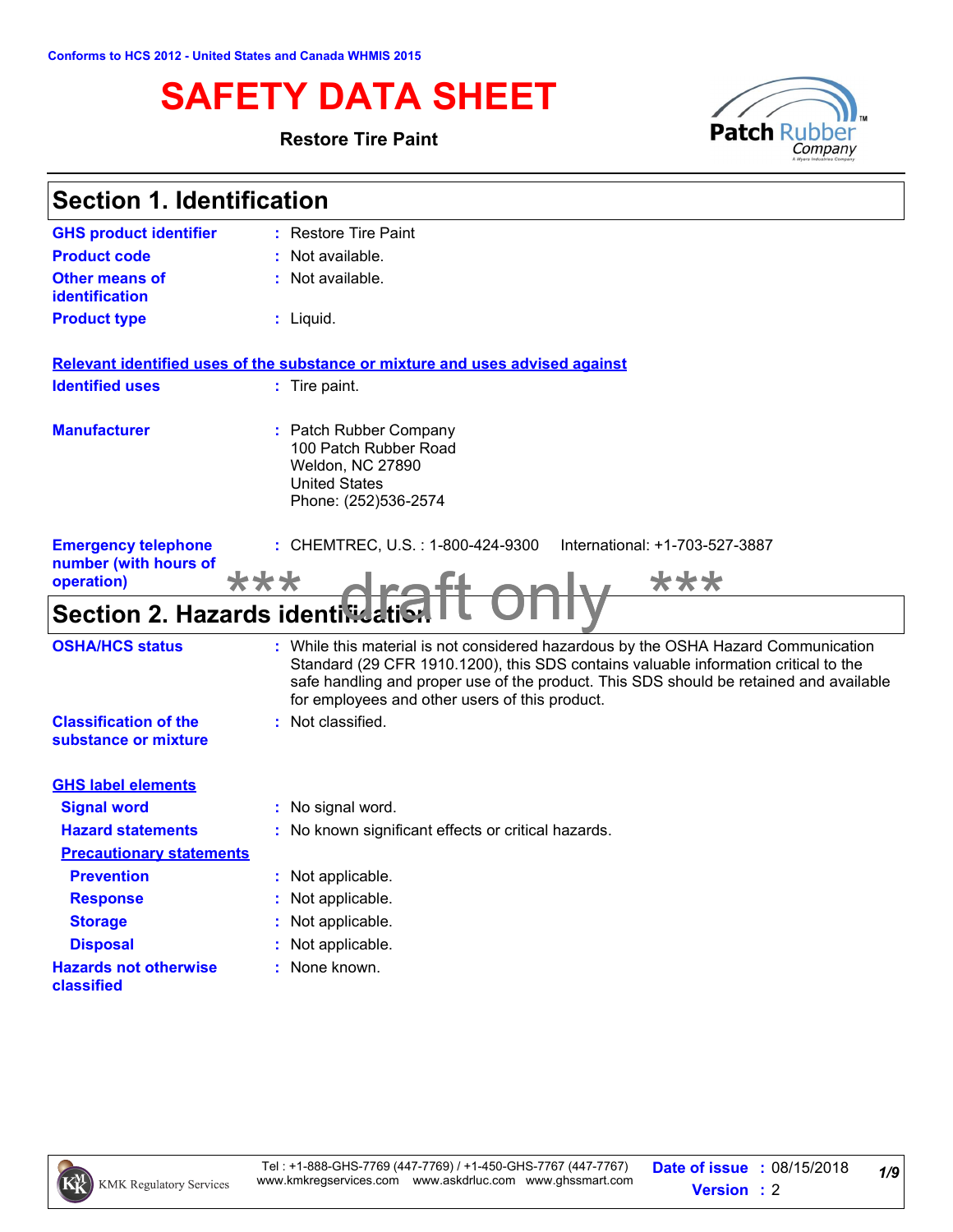

# **Section 3. Composition/information on ingredients**

**Substance/mixture :** Mixture

#### **Other means of identification**

**:** Not available.

**There are no ingredients present which, within the current knowledge of the supplier and in the concentrations applicable, are classified as hazardous to health or the environment and hence require reporting in this section.**

**Occupational exposure limits, if available, are listed in Section 8.**

### **Section 4. First aid measures**

#### **Description of necessary first aid measures**

| <b>Eye contact</b>  | : Immediately flush eyes with plenty of water, occasionally lifting the upper and lower<br>eyelids. Check for and remove any contact lenses. Get medical attention if irritation<br>occurs.                                                                                                                                                            |
|---------------------|--------------------------------------------------------------------------------------------------------------------------------------------------------------------------------------------------------------------------------------------------------------------------------------------------------------------------------------------------------|
| <b>Inhalation</b>   | : Remove victim to fresh air and keep at rest in a position comfortable for breathing. Get<br>medical attention if symptoms occur.                                                                                                                                                                                                                     |
| <b>Skin contact</b> | : Flush contaminated skin with plenty of water. Get medical attention if symptoms occur.                                                                                                                                                                                                                                                               |
| <b>Ingestion</b>    | : Wash out mouth with water. Remove victim to fresh air and keep at rest in a position<br>comfortable for breathing. If material has been swallowed and the exposed person is<br>conscious, give small quantities of water to drink. Do not induce vomiting unless<br>directed to do so by medical personnel. Get medical attention if symptoms occur. |

#### **Most important symptoms/effects, acute and delayed**

| Potential acute health effects      |                                                                                                                                |  |  |  |
|-------------------------------------|--------------------------------------------------------------------------------------------------------------------------------|--|--|--|
| <b>Eye contact</b>                  | : No known significar: effects of critical laza d.                                                                             |  |  |  |
| <b>Inhalation</b>                   | : No known significant effects or critical nazar is.                                                                           |  |  |  |
| <b>Skin contact</b>                 | : No known significant effects or critical hazards.                                                                            |  |  |  |
| Ingestion                           | : No known significant effects or critical hazards.                                                                            |  |  |  |
| <b>Over-exposure signs/symptoms</b> |                                                                                                                                |  |  |  |
| <b>Eye contact</b>                  | : No known significant effects or critical hazards.                                                                            |  |  |  |
| <b>Inhalation</b>                   | : No known significant effects or critical hazards.                                                                            |  |  |  |
| <b>Skin contact</b>                 | : No known significant effects or critical hazards.                                                                            |  |  |  |
| <b>Ingestion</b>                    | : No known significant effects or critical hazards.                                                                            |  |  |  |
|                                     | Indication of immediate medical attention and special treatment needed, if necessary                                           |  |  |  |
| Notes to physician                  | : Treat symptomatically. Contact poison treatment specialist immediately if large<br>quantities have been ingested or inhaled. |  |  |  |
| <b>Specific treatments</b>          | : No specific treatment.                                                                                                       |  |  |  |
| <b>Protection of first-aiders</b>   | : No action shall be taken involving any personal risk or without suitable training.                                           |  |  |  |
|                                     |                                                                                                                                |  |  |  |

**See toxicological information (Section 11)**

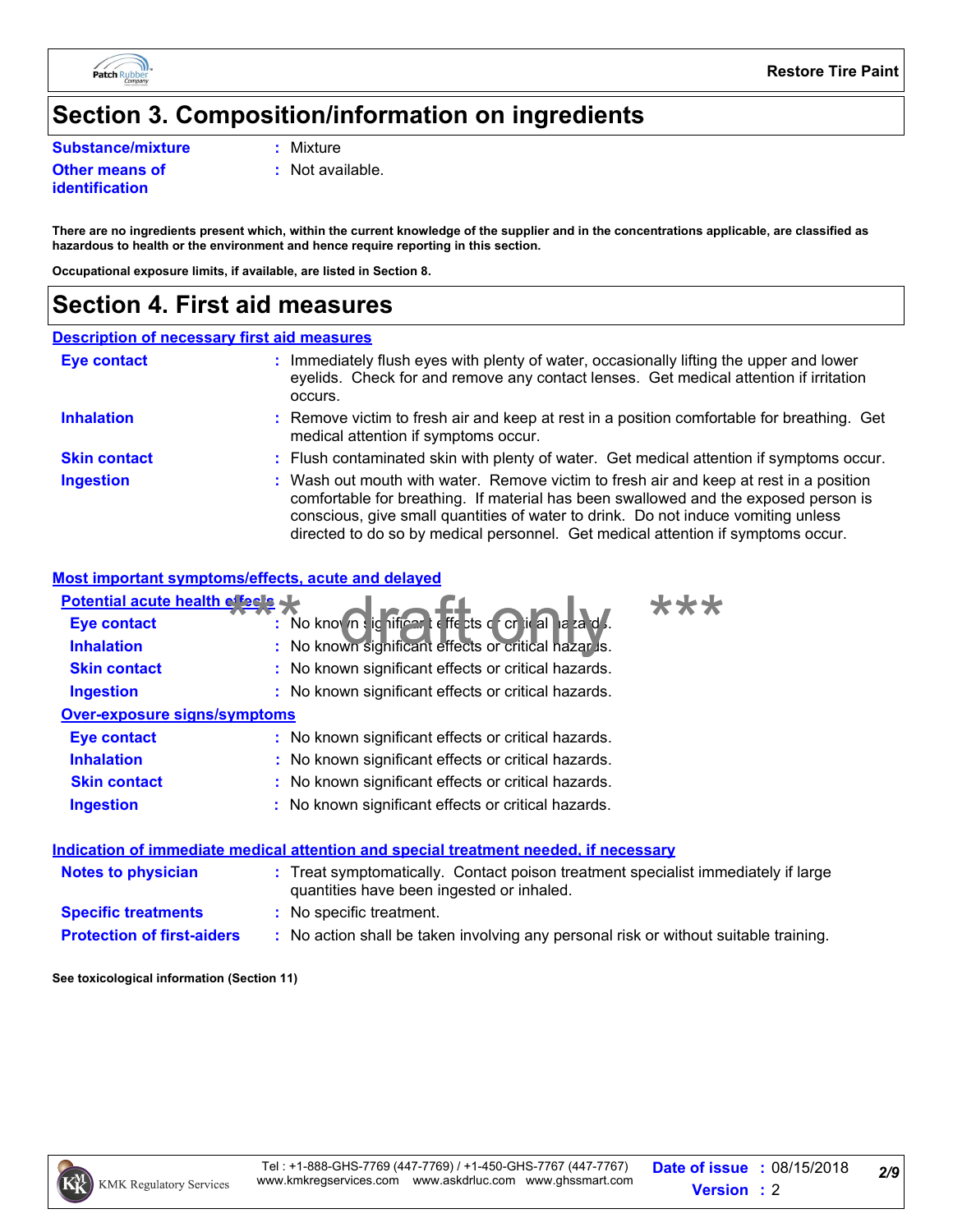

# **Section 5. Fire-fighting measures**

| <b>Extinguishing media</b><br><b>Suitable extinguishing</b><br>media | : Use an extinguishing agent suitable for the surrounding fire.                                                                                                                                     |
|----------------------------------------------------------------------|-----------------------------------------------------------------------------------------------------------------------------------------------------------------------------------------------------|
| <b>Unsuitable extinguishing</b><br>media                             | : None known.                                                                                                                                                                                       |
| <b>Specific hazards arising</b><br>from the chemical                 | : In a fire or if heated, a pressure increase will occur and the container may burst.                                                                                                               |
| <b>Hazardous thermal</b><br>decomposition products                   | : Decomposition products may include the following materials:<br>carbon dioxide<br>carbon monoxide                                                                                                  |
| <b>Special protective actions</b><br>for fire-fighters               | : Promptly isolate the scene by removing all persons from the vicinity of the incident if<br>there is a fire. No action shall be taken involving any personal risk or without suitable<br>training. |
| <b>Special protective</b><br>equipment for fire-fighters             | : Fire-fighters should wear appropriate protective equipment and self-contained breathing<br>apparatus (SCBA) with a full face-piece operated in positive pressure mode.                            |

### **Section 6. Accidental release measures**

|                                                              | Personal precautions, protective equipment and emergency procedures                                                                                                                                                                                                                                                                                                                                                                                                                                                                                                                        |
|--------------------------------------------------------------|--------------------------------------------------------------------------------------------------------------------------------------------------------------------------------------------------------------------------------------------------------------------------------------------------------------------------------------------------------------------------------------------------------------------------------------------------------------------------------------------------------------------------------------------------------------------------------------------|
| For non-emergency<br>personnel                               | : No action shall be taken involving any personal risk or without suitable training.<br>Evacuate surrounding areas. Keep unnecessary and unprotected personnel from<br>entering. Do not touch or walk through spilled material. Put on appropriate personal<br>vprotective quipment.                                                                                                                                                                                                                                                                                                       |
|                                                              | For emergency responders : If specialized claims a stepple of the spill vit. The spillage, take note of any information in<br>Section 8 on suitable and unsuitable matericis. See also the information in "For non-<br>emergency personnel".                                                                                                                                                                                                                                                                                                                                               |
| <b>Environmental precautions</b>                             | : Avoid dispersal of spilled material and runoff and contact with soil, waterways, drains<br>and sewers. Inform the relevant authorities if the product has caused environmental<br>pollution (sewers, waterways, soil or air).                                                                                                                                                                                                                                                                                                                                                            |
| <b>Methods and materials for containment and cleaning up</b> |                                                                                                                                                                                                                                                                                                                                                                                                                                                                                                                                                                                            |
| <b>Spill</b>                                                 | : Stop leak if without risk. Move containers from spill area. Prevent entry into sewers,<br>water courses, basements or confined areas. Wash spillages into an effluent treatment<br>plant or proceed as follows. Contain and collect spillage with non-combustible,<br>absorbent material e.g. sand, earth, vermiculite or diatomaceous earth and place in<br>container for disposal according to local regulations (see Section 13). Dispose of via a<br>licensed waste disposal contractor. Note: see Section 1 for emergency contact<br>information and Section 13 for waste disposal. |

# **Section 7. Handling and storage**

#### **Precautions for safe handling**

| <b>Protective measures</b>                       | : Put on appropriate personal protective equipment (see Section 8).                                                                                                                                                                                                    |
|--------------------------------------------------|------------------------------------------------------------------------------------------------------------------------------------------------------------------------------------------------------------------------------------------------------------------------|
| <b>Advice on general</b><br>occupational hygiene | : Eating, drinking and smoking should be prohibited in areas where this material is<br>handled, stored and processed. Workers should wash hands and face before eating,<br>drinking and smoking. See also Section 8 for additional information on hygiene<br>measures. |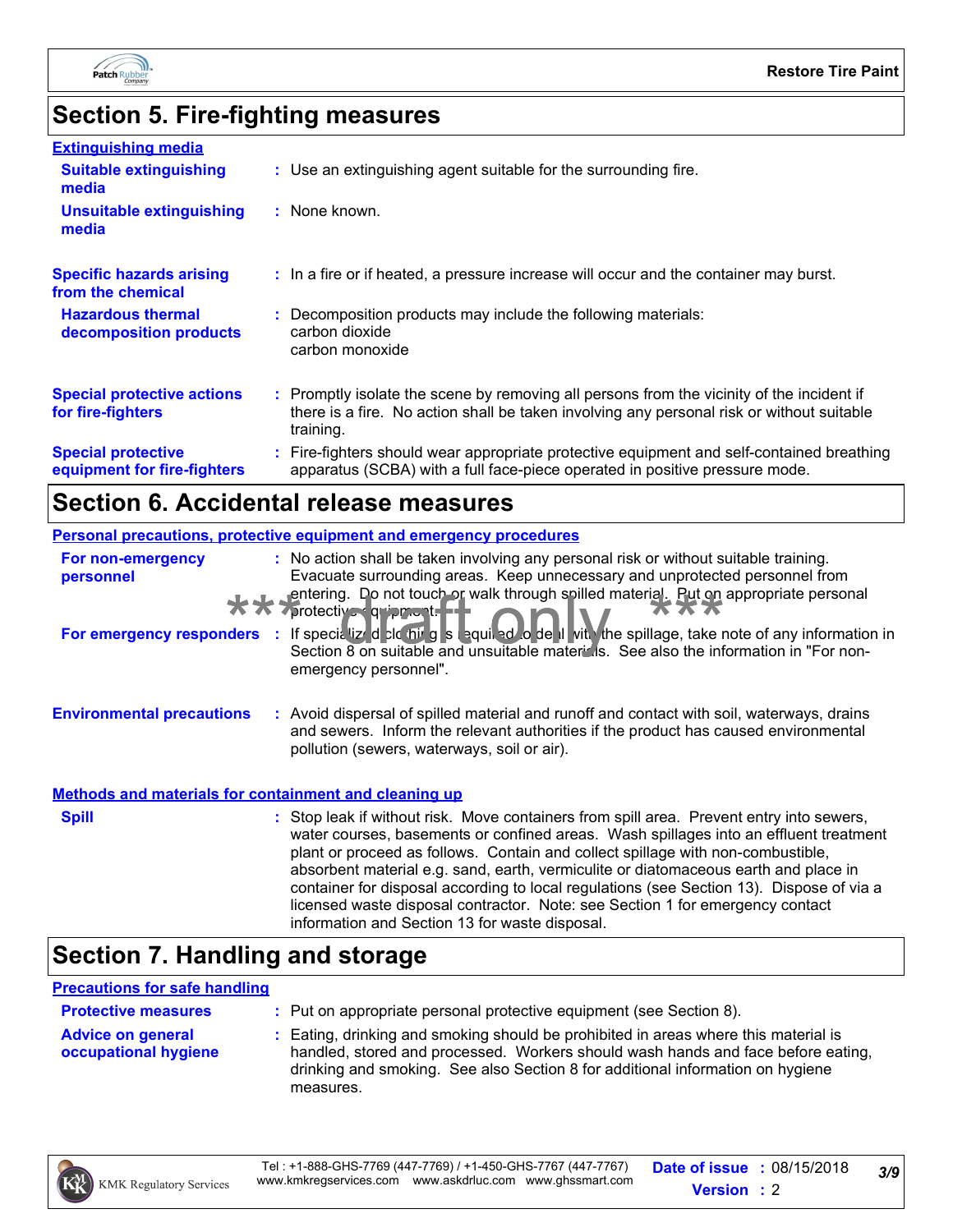

# **Section 7. Handling and storage**

|                          | <b>Conditions for safe storage, :</b> Store in accordance with local regulations. Store in original container protected from |
|--------------------------|------------------------------------------------------------------------------------------------------------------------------|
| including any            | direct sunlight in a dry, cool and well-ventilated area, away from incompatible materials                                    |
| <i>incompatibilities</i> | (see Section 10) and food and drink. Keep container tightly closed and sealed until                                          |
|                          | ready for use. Containers that have been opened must be carefully resealed and kept                                          |
|                          | upright to prevent leakage. Do not store in unlabeled containers. Use appropriate                                            |
|                          | containment to avoid environmental contamination. See Section 10 for incompatible                                            |
|                          | materials before handling or use.                                                                                            |

# **Section 8. Exposure controls/personal protection**

| <b>Control parameters</b>                         |                                                                                                                                                                                                                                                                                                                                                                                                    |
|---------------------------------------------------|----------------------------------------------------------------------------------------------------------------------------------------------------------------------------------------------------------------------------------------------------------------------------------------------------------------------------------------------------------------------------------------------------|
| <b>United States</b>                              |                                                                                                                                                                                                                                                                                                                                                                                                    |
| <b>Occupational exposure limits</b>               |                                                                                                                                                                                                                                                                                                                                                                                                    |
| None.                                             |                                                                                                                                                                                                                                                                                                                                                                                                    |
| <b>Canada</b>                                     |                                                                                                                                                                                                                                                                                                                                                                                                    |
| <b>Occupational exposure limits</b>               |                                                                                                                                                                                                                                                                                                                                                                                                    |
| None.                                             |                                                                                                                                                                                                                                                                                                                                                                                                    |
| <b>Appropriate engineering</b><br><b>controls</b> | : Good general ventilation should be sufficient to control worker exposure to airborne<br>contaminants.                                                                                                                                                                                                                                                                                            |
| <b>Environmental exposure</b><br><b>controls</b>  | Emissions from ventilation or work process equipment should be checked to ensure<br>they comply with the requirements of environmental protection legislation.                                                                                                                                                                                                                                     |
| <b>Individual protection measures</b>             |                                                                                                                                                                                                                                                                                                                                                                                                    |
| <b>Hygiene measures</b>                           | Wash hands, forearms and face thoroughly after handing chemical products, before<br>eating, and king and using the layst ity and at the end of the working period.<br>Appropriate to chaighest should be used to remove potentially contaminated clothing.<br>Wash contaminated clothing before reusing. Ensure that eyewash stations and safety<br>showers are close to the workstation location. |
| <b>Eye/face protection</b>                        | Safety eyewear complying with an approved standard should be used when a risk<br>assessment indicates this is necessary to avoid exposure to liquid splashes, mists,<br>gases or dusts. If contact is possible, the following protection should be worn, unless<br>the assessment indicates a higher degree of protection: safety glasses with side-shields.                                       |
| <b>Skin protection</b>                            |                                                                                                                                                                                                                                                                                                                                                                                                    |
| <b>Hand protection</b>                            | Chemical-resistant, impervious gloves complying with an approved standard should be<br>worn at all times when handling chemical products if a risk assessment indicates this is<br>necessary.                                                                                                                                                                                                      |
| <b>Body protection</b>                            | Personal protective equipment for the body should be selected based on the task being<br>performed and the risks involved and should be approved by a specialist before<br>handling this product.                                                                                                                                                                                                  |
| <b>Other skin protection</b>                      | Appropriate footwear and any additional skin protection measures should be selected<br>based on the task being performed and the risks involved and should be approved by a<br>specialist before handling this product.                                                                                                                                                                            |
| <b>Respiratory protection</b>                     | Based on the hazard and potential for exposure, select a respirator that meets the<br>appropriate standard or certification. Respirators must be used according to a<br>respiratory protection program to ensure proper fitting, training, and other important<br>aspects of use.                                                                                                                  |

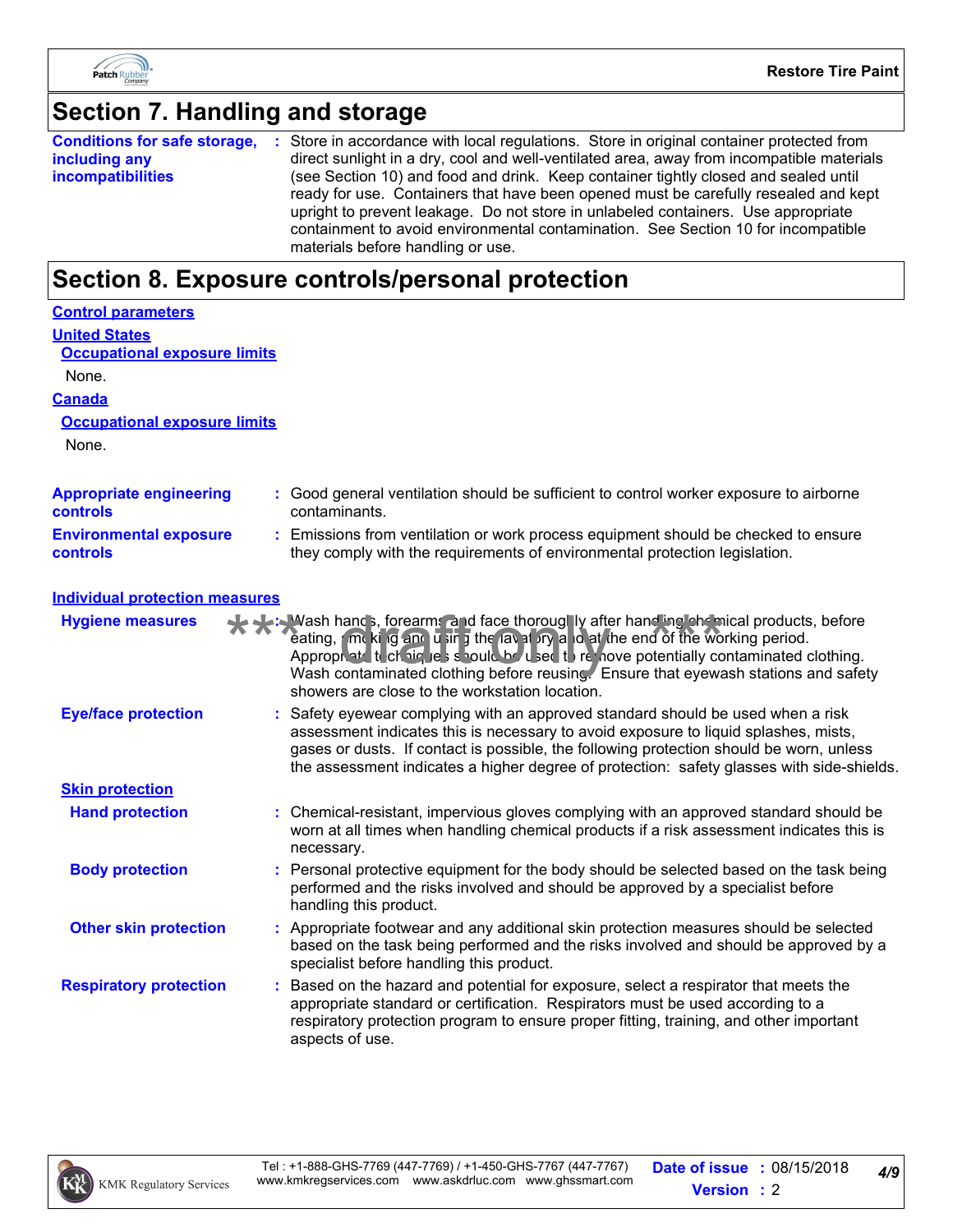

# **Section 9. Physical and chemical properties**

#### **Appearance**

| <b>Color</b><br>: Black.<br>: Not available.<br>: Not available.<br>$: 7.5 \text{ to } 9.5$<br>: Not available.<br><b>Melting point</b><br>: $100^{\circ}$ C (212 $^{\circ}$ F)<br><b>Boiling point</b><br>: Not available.<br>: $1$ (Water = 1)<br><b>Evaporation rate</b><br>: Not available.<br>Lower and upper explosive<br>: Not available.<br>(flammable) limits<br>: Not available.<br><b>Vapor pressure</b><br>: Not available.<br><b>Relative density</b><br>: 1.048<br><b>Solubility</b><br>: Miscible.<br><b>Partition coefficient: n-</b><br>: Not available.<br>: Not available.<br><b>Decomposition temperature</b> : Not available.<br>Dynami (n. o. nt. m)e al ire): (500 lo. 12 km Pa·s (1500 lo. 2200 cP)<br><b>Viscosity</b><br>Flow time (ISO 2431)<br>: Not available | <b>Physical state</b>            | : Liquid. |
|--------------------------------------------------------------------------------------------------------------------------------------------------------------------------------------------------------------------------------------------------------------------------------------------------------------------------------------------------------------------------------------------------------------------------------------------------------------------------------------------------------------------------------------------------------------------------------------------------------------------------------------------------------------------------------------------------------------------------------------------------------------------------------------------|----------------------------------|-----------|
|                                                                                                                                                                                                                                                                                                                                                                                                                                                                                                                                                                                                                                                                                                                                                                                            |                                  |           |
|                                                                                                                                                                                                                                                                                                                                                                                                                                                                                                                                                                                                                                                                                                                                                                                            | <b>Odor</b>                      |           |
|                                                                                                                                                                                                                                                                                                                                                                                                                                                                                                                                                                                                                                                                                                                                                                                            | <b>Odor threshold</b>            |           |
|                                                                                                                                                                                                                                                                                                                                                                                                                                                                                                                                                                                                                                                                                                                                                                                            | pH                               |           |
|                                                                                                                                                                                                                                                                                                                                                                                                                                                                                                                                                                                                                                                                                                                                                                                            |                                  |           |
|                                                                                                                                                                                                                                                                                                                                                                                                                                                                                                                                                                                                                                                                                                                                                                                            |                                  |           |
|                                                                                                                                                                                                                                                                                                                                                                                                                                                                                                                                                                                                                                                                                                                                                                                            | <b>Flash point</b>               |           |
|                                                                                                                                                                                                                                                                                                                                                                                                                                                                                                                                                                                                                                                                                                                                                                                            |                                  |           |
|                                                                                                                                                                                                                                                                                                                                                                                                                                                                                                                                                                                                                                                                                                                                                                                            | <b>Flammability (solid, gas)</b> |           |
|                                                                                                                                                                                                                                                                                                                                                                                                                                                                                                                                                                                                                                                                                                                                                                                            |                                  |           |
|                                                                                                                                                                                                                                                                                                                                                                                                                                                                                                                                                                                                                                                                                                                                                                                            |                                  |           |
|                                                                                                                                                                                                                                                                                                                                                                                                                                                                                                                                                                                                                                                                                                                                                                                            | <b>Vapor density</b>             |           |
|                                                                                                                                                                                                                                                                                                                                                                                                                                                                                                                                                                                                                                                                                                                                                                                            |                                  |           |
|                                                                                                                                                                                                                                                                                                                                                                                                                                                                                                                                                                                                                                                                                                                                                                                            |                                  |           |
|                                                                                                                                                                                                                                                                                                                                                                                                                                                                                                                                                                                                                                                                                                                                                                                            | octanol/water                    |           |
|                                                                                                                                                                                                                                                                                                                                                                                                                                                                                                                                                                                                                                                                                                                                                                                            | <b>Auto-ignition temperature</b> |           |
|                                                                                                                                                                                                                                                                                                                                                                                                                                                                                                                                                                                                                                                                                                                                                                                            |                                  |           |
|                                                                                                                                                                                                                                                                                                                                                                                                                                                                                                                                                                                                                                                                                                                                                                                            |                                  |           |
|                                                                                                                                                                                                                                                                                                                                                                                                                                                                                                                                                                                                                                                                                                                                                                                            |                                  |           |

# **Section 10. Stability and reactivity**

| <b>Reactivity</b>                            | : No specific test data related to reactivity available for this product or its ingredients. |
|----------------------------------------------|----------------------------------------------------------------------------------------------|
| <b>Chemical stability</b>                    | : The product is stable.                                                                     |
| <b>Possibility of hazardous</b><br>reactions | : Under normal conditions of storage and use, hazardous reactions will not occur.            |
| <b>Conditions to avoid</b>                   | : High temperatures, direct sunlight. Freezing temperatures.                                 |
| <b>Incompatible materials</b>                | : Strong oxidizing agents and strong acids.                                                  |
| <b>Hazardous decomposition</b><br>products   | : Oxides of carbon, sulfur.                                                                  |

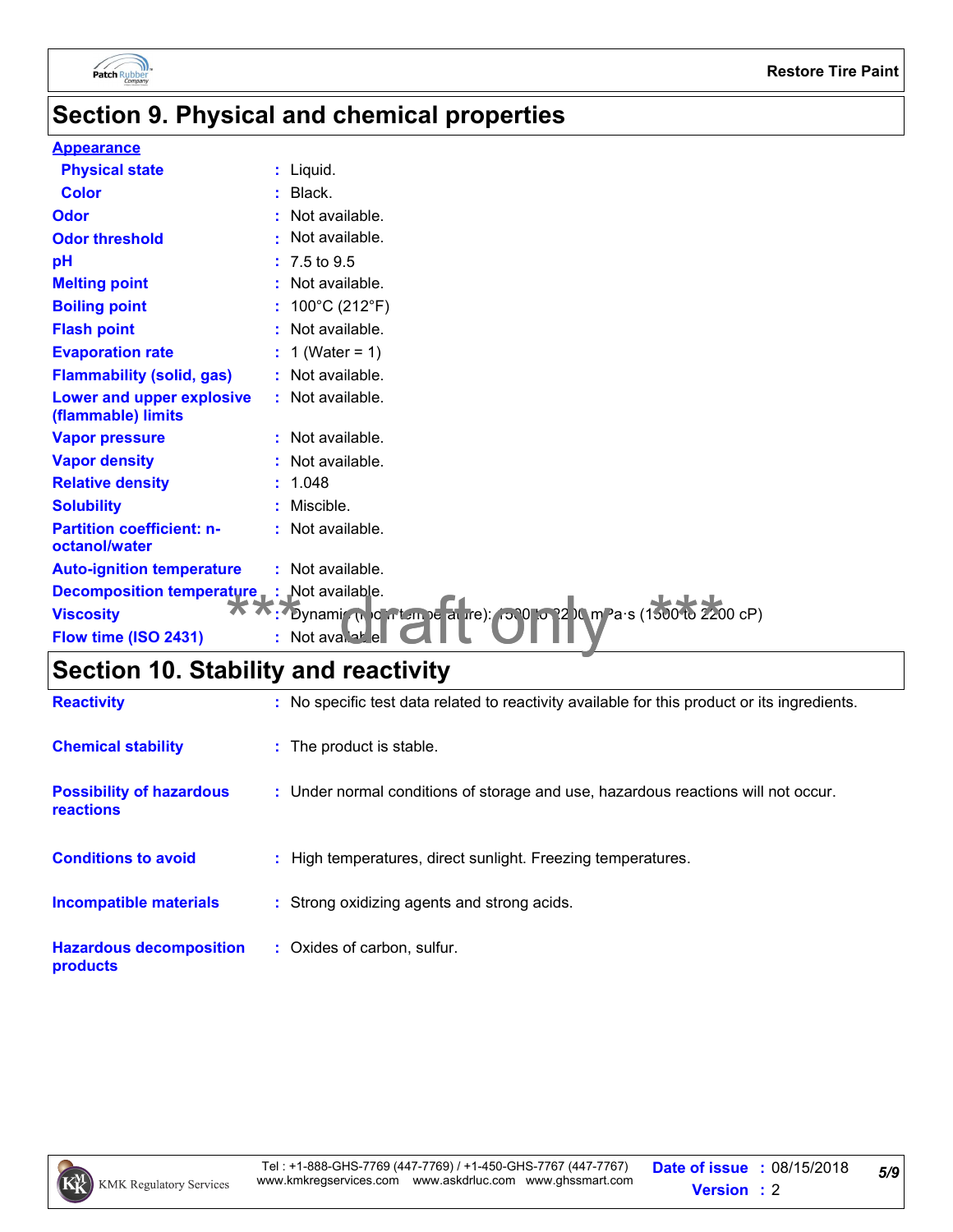

# **Section 11. Toxicological information**

| Information on toxicological effects                      |                                                                                          |  |
|-----------------------------------------------------------|------------------------------------------------------------------------------------------|--|
| <b>Acute toxicity</b>                                     |                                                                                          |  |
| There is no data available.                               |                                                                                          |  |
| <b>Irritation/Corrosion</b>                               |                                                                                          |  |
| There is no data available.                               |                                                                                          |  |
| <b>Sensitization</b>                                      |                                                                                          |  |
| There is no data available.                               |                                                                                          |  |
| <b>Mutagenicity</b>                                       |                                                                                          |  |
| There is no data available.                               |                                                                                          |  |
| <b>Carcinogenicity</b>                                    |                                                                                          |  |
| There is no data available.                               |                                                                                          |  |
| <b>Reproductive toxicity</b>                              |                                                                                          |  |
| There is no data available.                               |                                                                                          |  |
| <b>Teratogenicity</b>                                     |                                                                                          |  |
| There is no data available.                               |                                                                                          |  |
| <b>Specific target organ toxicity (single exposure)</b>   |                                                                                          |  |
| There is no data available.                               |                                                                                          |  |
| <b>Specific target organ toxicity (repeated exposure)</b> |                                                                                          |  |
| There is no data available.                               |                                                                                          |  |
| <b>Aspiration hazard</b>                                  |                                                                                          |  |
|                                                           | ***                                                                                      |  |
|                                                           |                                                                                          |  |
| <b>Information on the likely</b><br>routes of exposure    |                                                                                          |  |
| <b>Potential acute health effects</b>                     |                                                                                          |  |
| <b>Eye contact</b>                                        | : No known significant effects or critical hazards.                                      |  |
| <b>Inhalation</b>                                         | : No known significant effects or critical hazards.                                      |  |
| <b>Skin contact</b>                                       | : No known significant effects or critical hazards.                                      |  |
| <b>Ingestion</b>                                          | : No known significant effects or critical hazards.                                      |  |
|                                                           |                                                                                          |  |
|                                                           | <b>Symptoms related to the physical, chemical and toxicological characteristics</b>      |  |
| <b>Eye contact</b>                                        | : No known significant effects or critical hazards.                                      |  |
| <b>Inhalation</b>                                         | : No known significant effects or critical hazards.                                      |  |
| <b>Skin contact</b>                                       | : No known significant effects or critical hazards.                                      |  |
| <b>Ingestion</b>                                          | : No known significant effects or critical hazards.                                      |  |
|                                                           | Delayed and immediate effects and also chronic effects from short and long term exposure |  |
| <b>Short term exposure</b>                                |                                                                                          |  |
| <b>Potential immediate</b><br>effects                     | : No known significant effects or critical hazards.                                      |  |
| <b>Potential delayed effects</b>                          | : No known significant effects or critical hazards.                                      |  |
| <b>Long term exposure</b>                                 |                                                                                          |  |
| <b>Potential immediate</b><br>effects                     | : No known significant effects or critical hazards.                                      |  |
| <b>Potential delayed effects</b>                          | : No known significant effects or critical hazards.                                      |  |

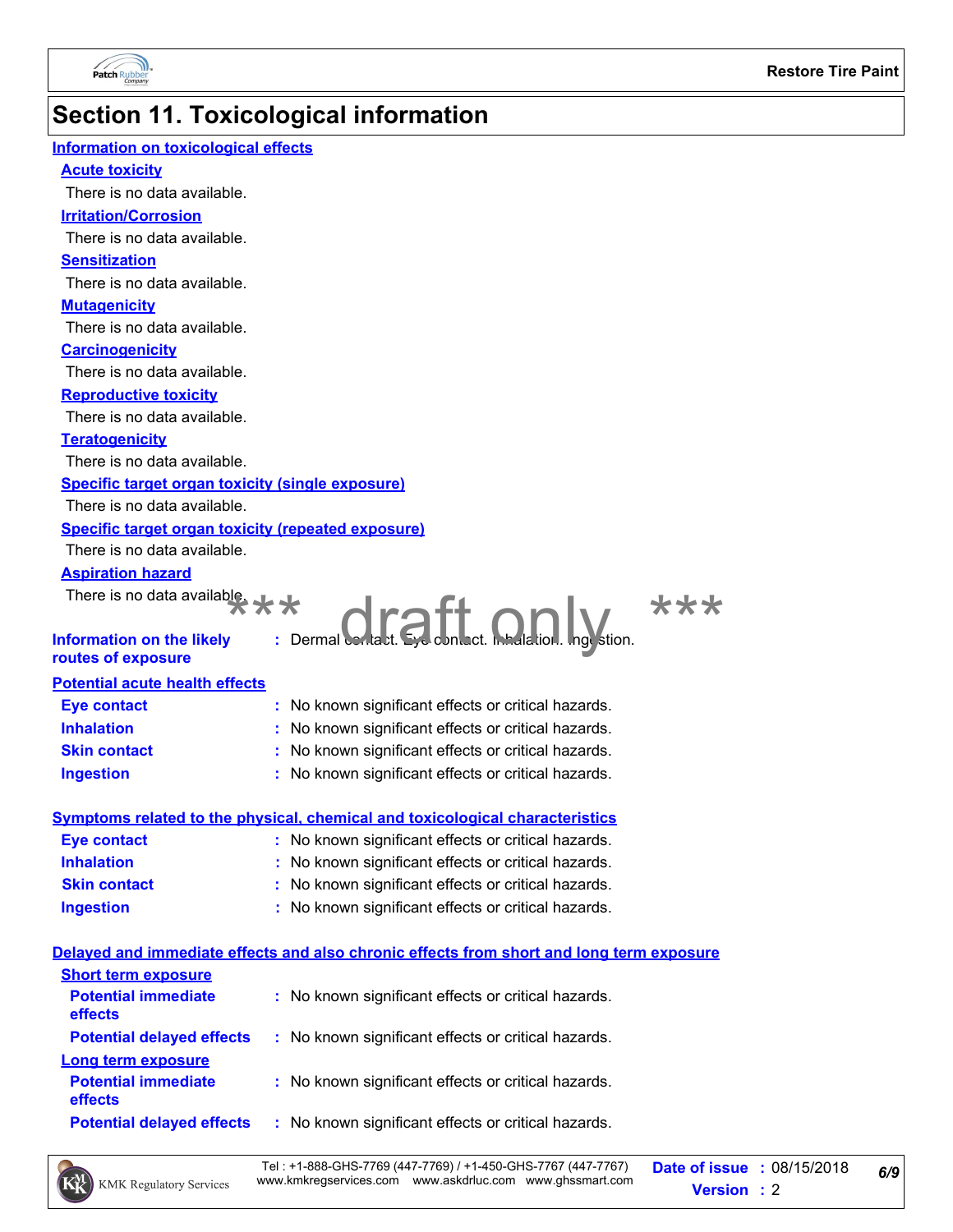

### **Section 11. Toxicological information**

| <b>Potential chronic health effects</b> |                                                     |  |  |  |
|-----------------------------------------|-----------------------------------------------------|--|--|--|
| <b>General</b>                          | : No known significant effects or critical hazards. |  |  |  |
| <b>Carcinogenicity</b>                  | : No known significant effects or critical hazards. |  |  |  |
| <b>Mutagenicity</b>                     | : No known significant effects or critical hazards. |  |  |  |
| <b>Teratogenicity</b>                   | : No known significant effects or critical hazards. |  |  |  |
| <b>Developmental effects</b>            | : No known significant effects or critical hazards. |  |  |  |
| <b>Fertility effects</b>                | : No known significant effects or critical hazards. |  |  |  |

#### **Numerical measures of toxicity**

**Acute toxicity estimates**

There is no data available.

# **Section 12. Ecological information**

#### **Toxicity**

There is no data available.

#### **Persistence and degradability**

There is no data available.

#### **Bioaccumulative potential**

| There is no data available $\overrightarrow{X}$ |       |
|-------------------------------------------------|-------|
| <b>Mobility in soil</b>                         |       |
| <b>Soil/water partition</b>                     | : Not |



available.

**Other adverse effects :** No known significant effects or critical hazards.

**coefficient (KOC)**

### **Section 13. Disposal considerations**

#### **Disposal methods :**

The generation of waste should be avoided or minimized wherever possible. Disposal of this product, solutions and any by-products should comply with the requirements of environmental protection and waste disposal legislation and any regional local authority requirements. Dispose of surplus and non-recyclable products via a licensed waste disposal contractor. Waste should not be disposed of untreated to the sewer unless fully compliant with the requirements of all authorities with jurisdiction. Waste packaging should be recycled. Incineration or landfill should only be considered when recycling is not feasible. This material and its container must be disposed of in a safe way. Empty containers or liners may retain some product residues. Avoid dispersal of spilled material and runoff and contact with soil, waterways, drains and sewers.

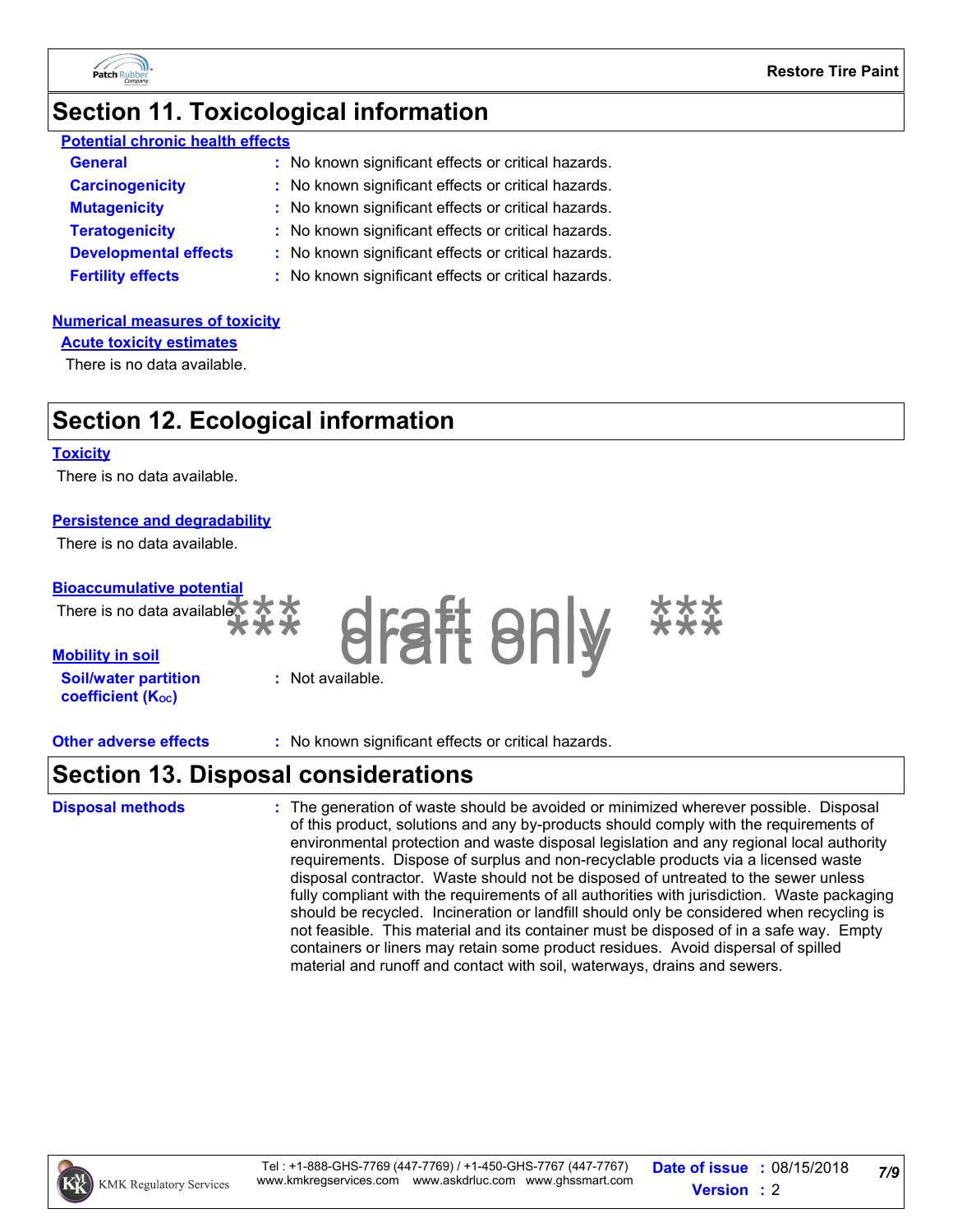

## **Section 14. Transport information**

|                                      | <b>DOT Classification</b> | <b>TDG Classification</b> | <b>IMDG</b>    | <b>IATA</b>    |
|--------------------------------------|---------------------------|---------------------------|----------------|----------------|
| <b>UN number</b>                     | Not regulated.            | Not regulated.            | Not regulated. | Not regulated. |
| <b>UN proper</b><br>shipping name    |                           |                           |                |                |
| <b>Transport</b><br>hazard class(es) |                           |                           |                |                |
| <b>Packing group</b>                 |                           |                           |                |                |
| <b>Environmental</b><br>hazards      | No.                       | No.                       | No.            | No.            |

**AERG :** Not applicable.

**Special precautions for user Transport within user's premises:** always transport in closed containers that are **:** upright and secure. Ensure that persons transporting the product know what to do in the event of an accident or spillage.

## **Section 15. Regulatory information**

**U.S. Federal regulations**  $\blacktriangleright$  **+**  $\blacktriangleright$  **SCA 8(a) PAIR:** Tris(2-Butoxyethyl) phosphate; Poly(xxy-1,2-ethanediyl), α-[(1,1,3,3-<br>tetrame hyl vl yl)phon n I]- v-hy (ro) y<br>**TSCA 8(a) CDR ExemptoPartial exemption**. Not dete **Clean Water Act (CWA) 311**: Potassium hydroxide tetrame nyl <sub>2</sub>u (yl) phenyll]- <sub>υ-hy</sub> (roxy-**TSCA 8(a) CDR Exempt/Partial exemption**: Not determined **TSCA 8(c) calls for record of SAR**: Tris(2-Butoxyethyl) phosphate **United States inventory (TSCA 8b)**: All components are listed or exempted.

| <b>Clean Air Act Section 112</b><br>(b) Hazardous Air<br><b>Pollutants (HAPs)</b> | : Not listed |
|-----------------------------------------------------------------------------------|--------------|
| <b>Clean Air Act Section 602</b><br><b>Class I Substances</b>                     | : Not listed |
| <b>Clean Air Act Section 602</b><br><b>Class II Substances</b>                    | : Not listed |
| <b>DEA List   Chemicals</b><br>(Precursor Chemicals)                              | : Not listed |
| <b>DEA List II Chemicals</b><br>(Essential Chemicals)                             | : Not listed |
| <b>SARA 302/304</b>                                                               |              |
| <b>Composition/information on ingredients</b>                                     |              |
| No products were found.                                                           |              |

**SARA 304 RQ :** Not applicable.

**SARA 311/312**

**Classification :** Not applicable.

**Composition/information on ingredients**